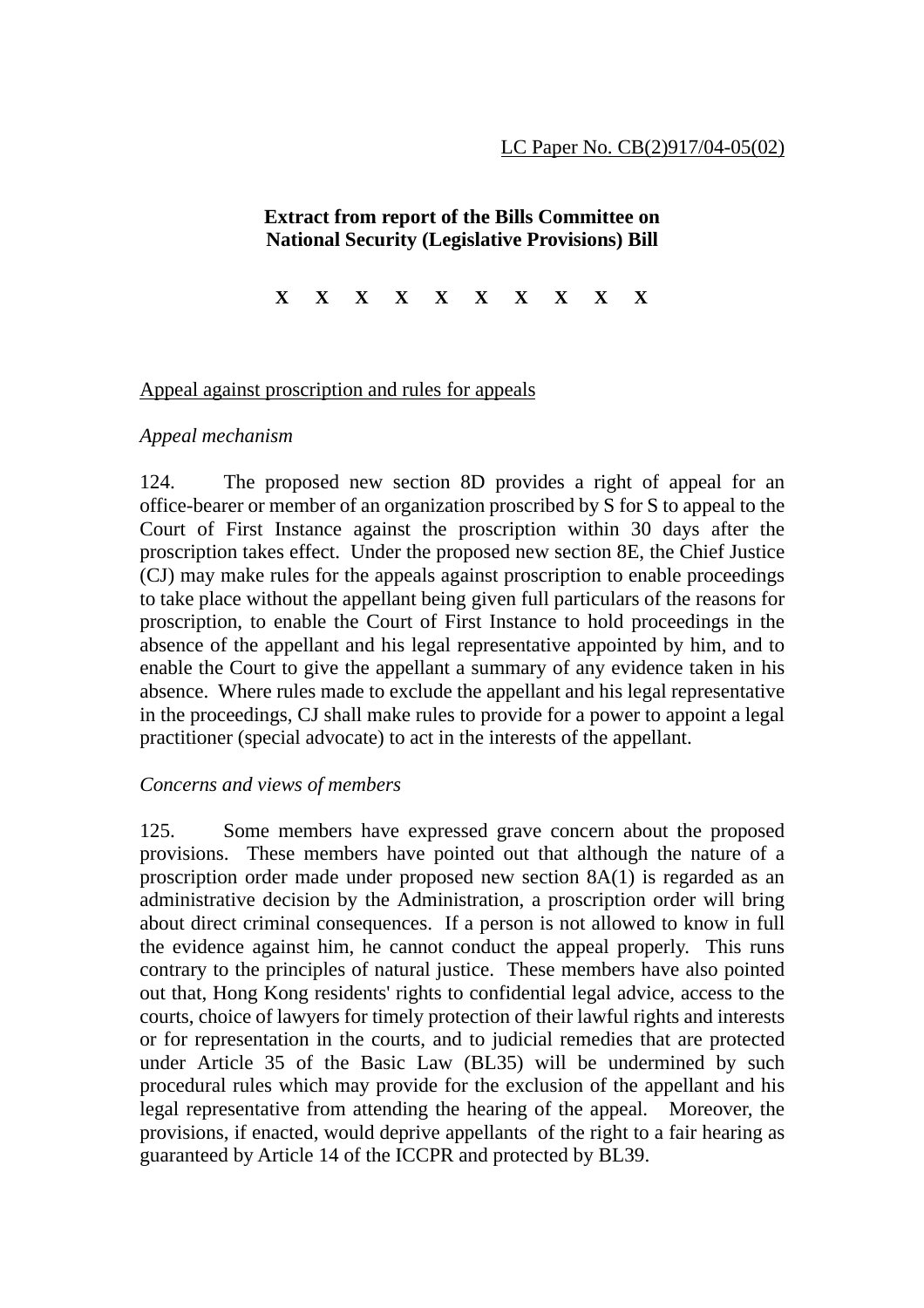126. Concerning the appointment of a special advocate, these members have queried what such a special advocate could and could not do, how such a special advocate would be selected, and whether an appellant could appoint a special advocate of his choice. These members have also expressed doubt as to whether the provision would violate BL35, which provides for, among other things, the right to choose lawyers.

## *Administration's response*

127. The Administration takes the view that the decision of S for S to proscribe a local organization under the proposed new section 8A is an administrative decision. Under the common law, a proscribed organization would have no right to appeal to the court, and could only seek to challenge a proscription by way of judicial review. The proposed right of appeal under the Bill will improve the position of proscribed organizations. It will require the court to conduct an overall review of the decision reached by the executive, in a manner which would not be available in the judicial review process. The court will test the sufficiency of evidence in a way that would not be available by way of judicial review. Both the appellant and S for S would be entitled to adduce evidence. The court is unlikely to be satisfied by evidence merely that national security had been considered and accepted as the basis by S for S for his decision. It is likely that the court would demand the sight of sensitive security documents to assess the sufficiency of the evidence. If such evidence is disclosed to the appellant and his legal representatives, national security might be endangered. In the view of the Administration, the purpose of safeguarding national security might not be achieved without the special procedures proposed in the Bill. The Administration has also pointed out the rule-making power similar to that in the proposed section 8E is found in legislation of Canada and the UK.

128. Regarding the appointment of a special advocate, the Administration has explained that the functions of such a special advocate would be modelled on the Special Immigration Appeals Commission (Procedure) Rules 1998 of the UK. It is proposed that a special advocate could represent the interests of the appellant by -

- (a) making submissions to the court in any proceedings from which the appellant and his legal representative were excluded;
- (b) cross-examining witnesses at any such proceedings; and
- (c) making written submissions to the court.

A special advocate is under a statutory duty to represent the interests of an appellant. However, the special advocate will not be responsible to the person whose interests he is appointed to represent, i.e. there is not the usual client-lawyer relationship between the appellant and the special advocate. It is